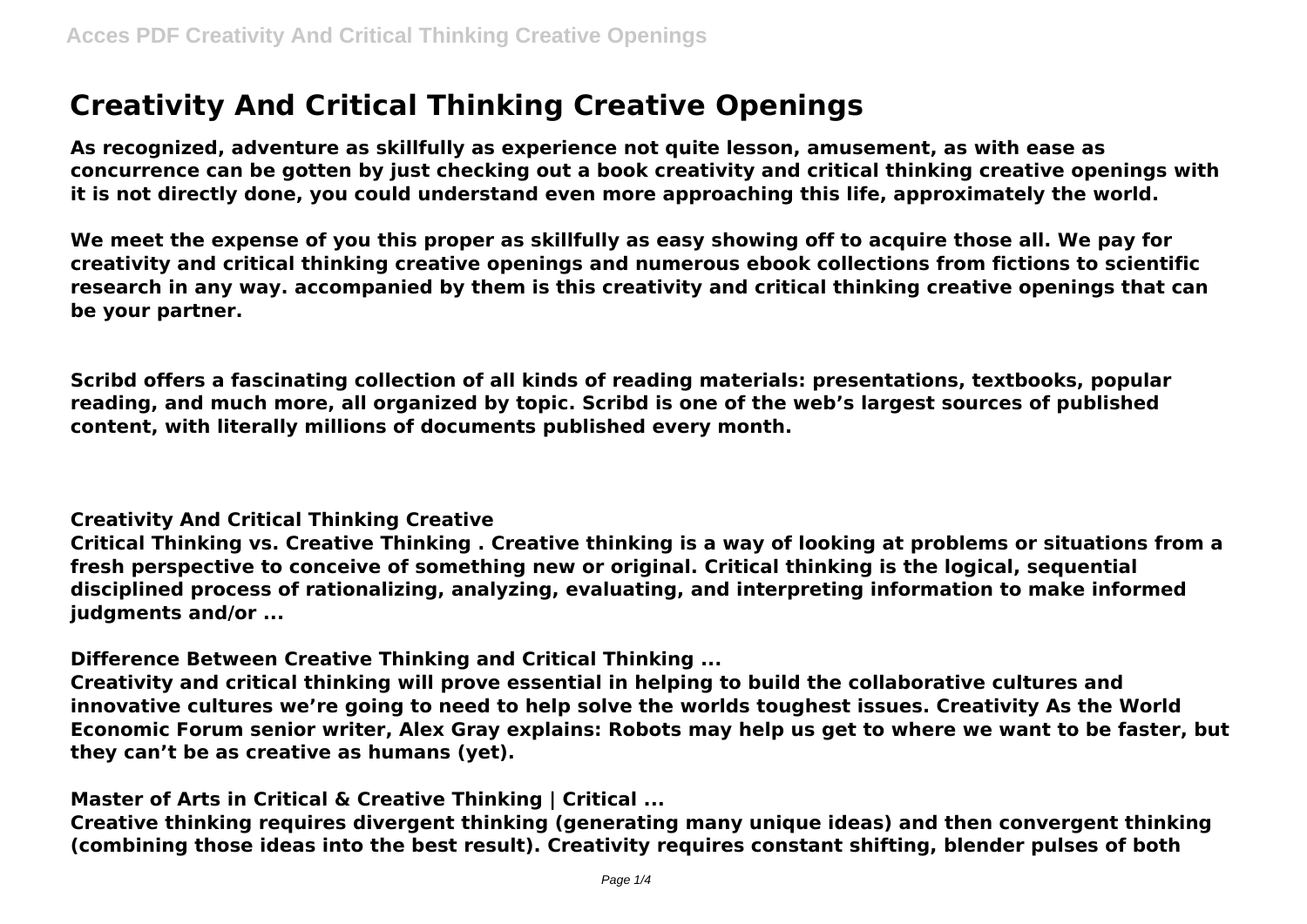**types of thinking (right and left brain activity) to arrive at original and useful ideas.**

## **Creative Thinking: What Is It? - The Balance Careers**

**Creative Thinking vs Critical Thinking Creative Thinking and Critical Thinking are two expressions that show the difference between them when it comes to their inner meanings. Creative Thinking is going beyond the limitations and being original and fresh in one's ideas. Critical Thinking, on the other hand, is more evaluative in nature and ...**

**Creative and critical thinking: Independent or overlapping ...**

**-Torrance's Belief: Creative thinking takes place in the process of (1) sensing difficulties, (2) making guesses and formulating hypotheses, (3) testing theses guesses and possibly revising, (4) communicating the results.-Two Types of Creativity It is an indicator of mental health, includes everyday problem-solving and the ability to adapt to change.**

**Critical and Creative Thinking in the Math Classroom - The ...**

**Empirical studies which address critical issues in the future of learning and teaching, facilitation and practice, directly relevant to advancing thinking skills relevant to the enquiry and advancement of creativity; Critical reports of research practices and innovation in identifying major debates in advancing thinking skills and creativity;**

**Thinking Skills and Creativity - Journal - Elsevier**

**The MA in Critical and Creative Thinking provides a unique opportunity to pursue both breadth and depth within the rich and diverse landscape of the liberal arts and sciences. Learn more Students pursuing an MA in Critical and Creative Thinking will enhance their career potential by developing advanced skills and abilities necessary for critical thinking, creativity, and leadership.**

## **Critical and Creative thinking - SlideShare**

**Critical and creative thinking can be encouraged simultaneously through activities that integrate reason, logic, imagination and innovation; for example, focusing on a topic in a logical, analytical way for some time, sorting out conflicting claims, weighing evidence, thinking through possible solutions, and then, following reflection and perhaps a burst of creative energy, coming up with ...**

**Creativity & Critical Thinking Skills - Final Project: E ... This training course aims to provide participants with different strategies, tools and ideas tailored to their** Page 2/4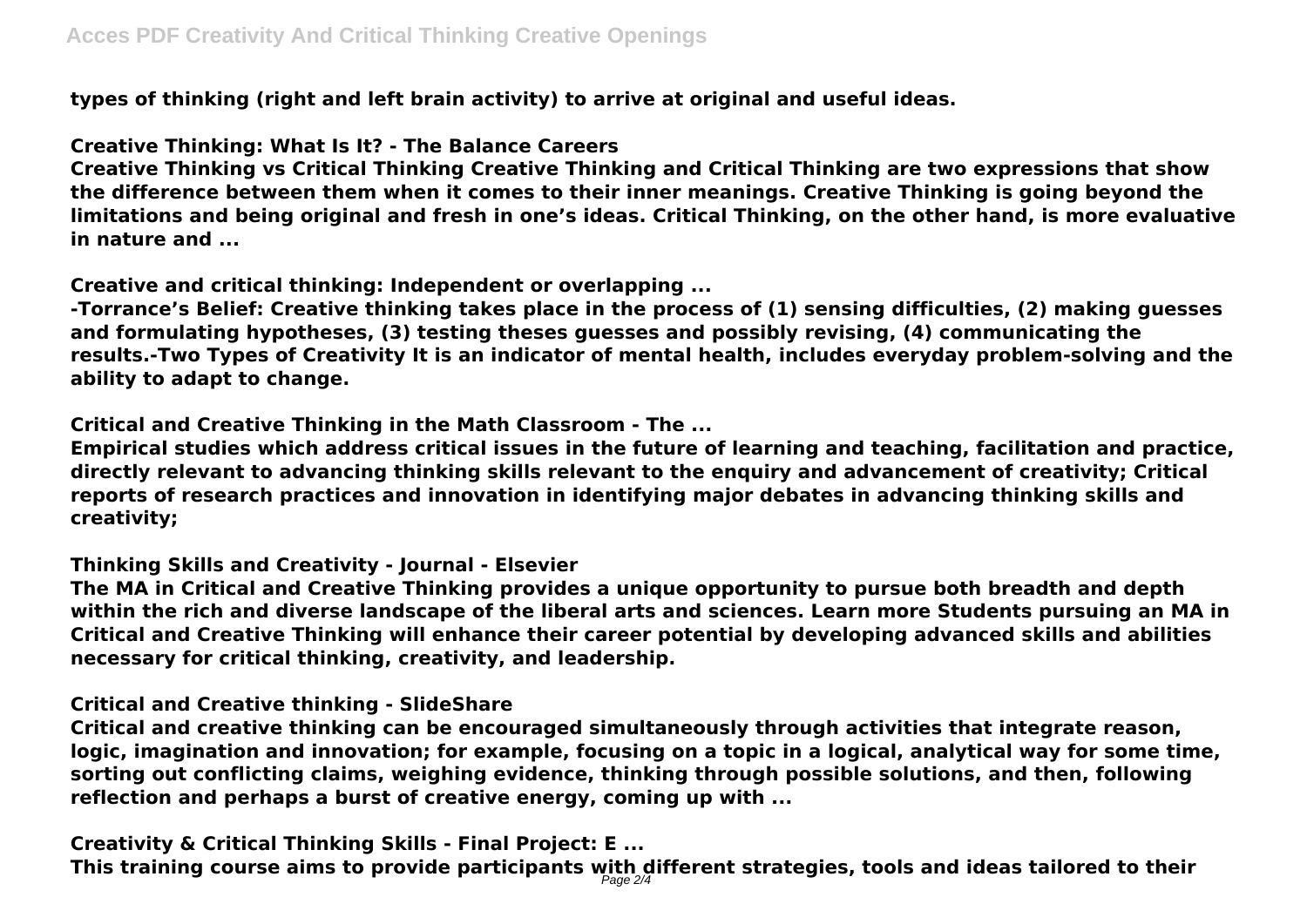**needs and realities in order to inspire students' creativity and critical thinking through innovative and interactive teaching methods based on experiential learning. The general aim of this course is to foster excellence in education by empowering teachers, trainers, headmasters ...**

**At The Intersection of Creativity and Critical Thinking ...**

**Creative thinking means thinking outside the box. Often, creativity involves lateral thinking, which is the ability to perceive patterns that are not obvious. Creative thinking might mean devising new ways to carry out tasks, solve problems , and meet challenges.**

**Creativity and critical thinking and what it means for ...**

**Once the creative thinking has taken place, hence it leads to the next part which is critical thinking. When someone has use their creative thinking, critical thinking comes in and evaluates ideas to narrow down the focus made by creative thinking and pick idea where it is the most relevant and or have potential to succeed (Ruggiero, 1999).**

**Critical and Creative Thinking**

**Complementary roles of creative and critical thinking in problem solving. • Importance of stimulating both creative and critical thinking in educational contexts. • Main cognitive competences for the 21st century are creativity, critical thinking and problem solving. • Creativity and critical thinking are key ingredients for innovation.**

**Critical and Creative Thinking | The Australian Curriculum**

**select article The factor structure of the Verbal Torrance Test of Creative Thinking in an Arabic context: ... select article Critical thinking perspectives across contexts and curricula: Dominant, neglected, ... select article The association between creativity, creative components of personality, and innovation among Taiwanese nursing students.**

**Why is Creativity and Critical Thinking More Important ...**

**Creativity is not solely related to arts and culture. There is also the development of cross-disciplinary creative thinking skills (e.g. coming up with original & creative ideas in science). There is evidence that these skills give us an edge in a world driven by Artificial Intelligence (AI) and new technologies.**

**Critical Thinking vs. Creative Thinking - The Peak ... Creativity and critical thinking sit atop most lists of skills crucial for success in the 21st century. They** Page 3/4